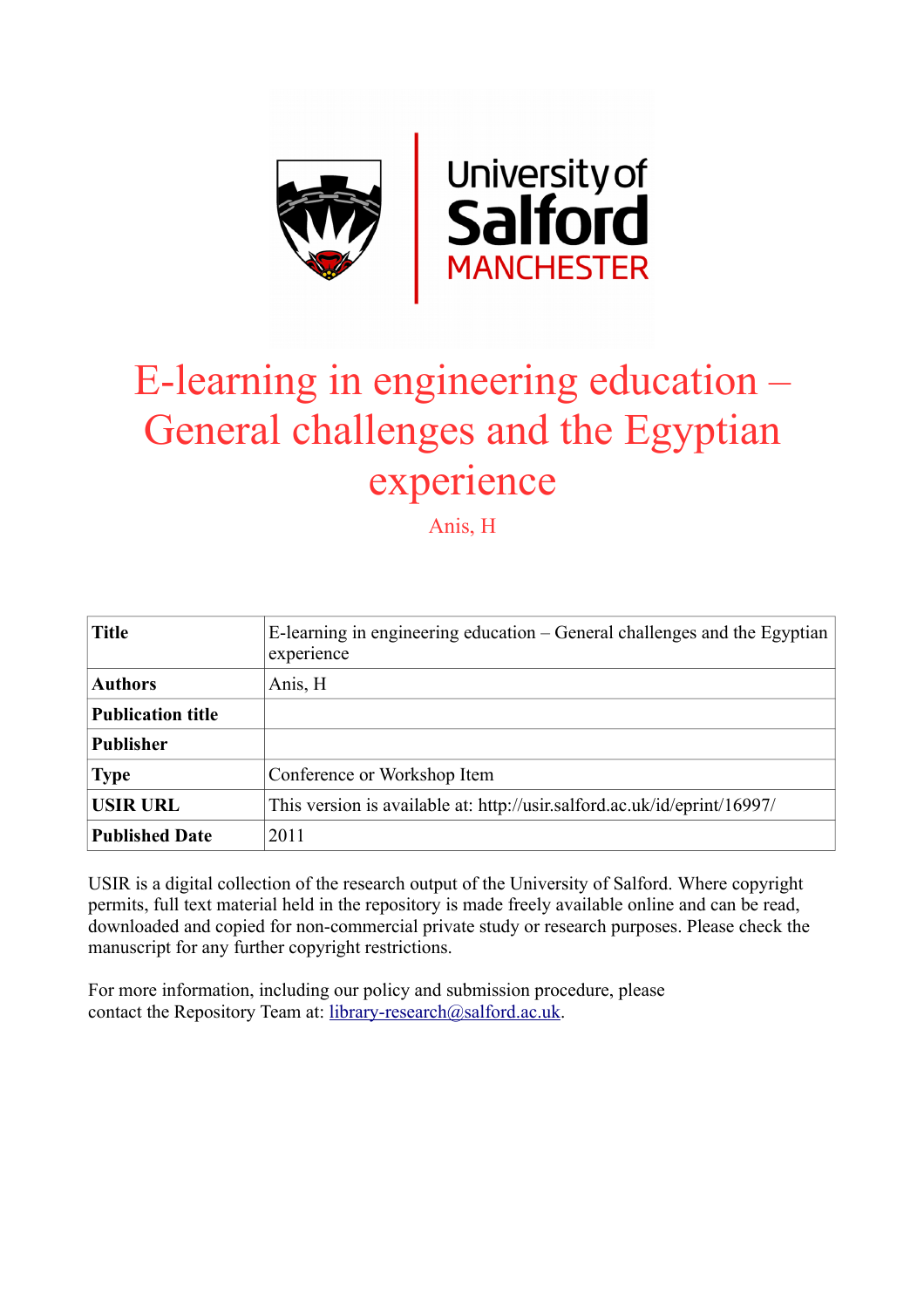## **E-Learning in Engineering Education – General Challenges And the Egyptian Experience**

Hussein Anis

Electrical Power Engineering Department, Faculty of Engineering Cairo University, Giza 12211 Egypt husanis@aim.com

#### **Abstract**

*E-learning or web-based instruction is being rapidly embraced by most universities across the world as such media of instruction are economical, convenient and disbursable to a larger audience. In engineering education, in particular, web-mediated techniques have been receiving more attention as they suitably combine both aspects of computer-assisted learning methodologies with the access feature of the Internet at the client end. Various disciplines of engineering are receiving diverse models based on e-learning, where current technologies are redefining the concept of distance learning and the delivery of engineering education content.* 

*This paper begins by discussing the challenges, which e-learning-based engineering education is generally facing. These challenges are then reviewed from an Egyptian perspective, where particular local impediments are highlighted with their impact on both continuing education of graduate engineers as well as degree-seeking engineering students. Egyptian efforts –probably exemplifying most developing countries- are then described and assessed.* 

*The paper also presents a set of issues, with which most developing countries, such as Egypt, should be aware. This is translated into a corresponding set of recommendations that constitute a road map to the sustainable use of e-learning in engineering education.* 

## **1. Introduction**

The world is witnessing an explosion of on-line and distance learning practices, which are attributed to a number of factors. These factors, which are largely valid in developing countries (such as Egypt) as well as developed (advanced) countries, are recent advances in information technology, the declining cost of computers, impressive increase in access to the Internet, continuously improved quality of multimedia software, the need of corporations to maintain a competitive workforce in the globalized economy, the desire of non-traditional student's to eliminate the skill gap with traditional university students, and the tremendous increase in the magnitude of information (Dutta, 2002; Fukumoto, 2002; Gudimetla, 2010; Lo, 2009). Engineering education, in particular, will need to use ICT to advance the learning process, make learning more effective, and more universal (Moscinski, 2008; Peterson, 2002).

To support the validity of adopting e-learning in engineering education, the Institute of Electrical and Electronics Engineers (IEEE) identified what was termed the fourteen engineering challenges of the future (Perry, 2009). Two of those challenges are rightfully served by e-learning, namely: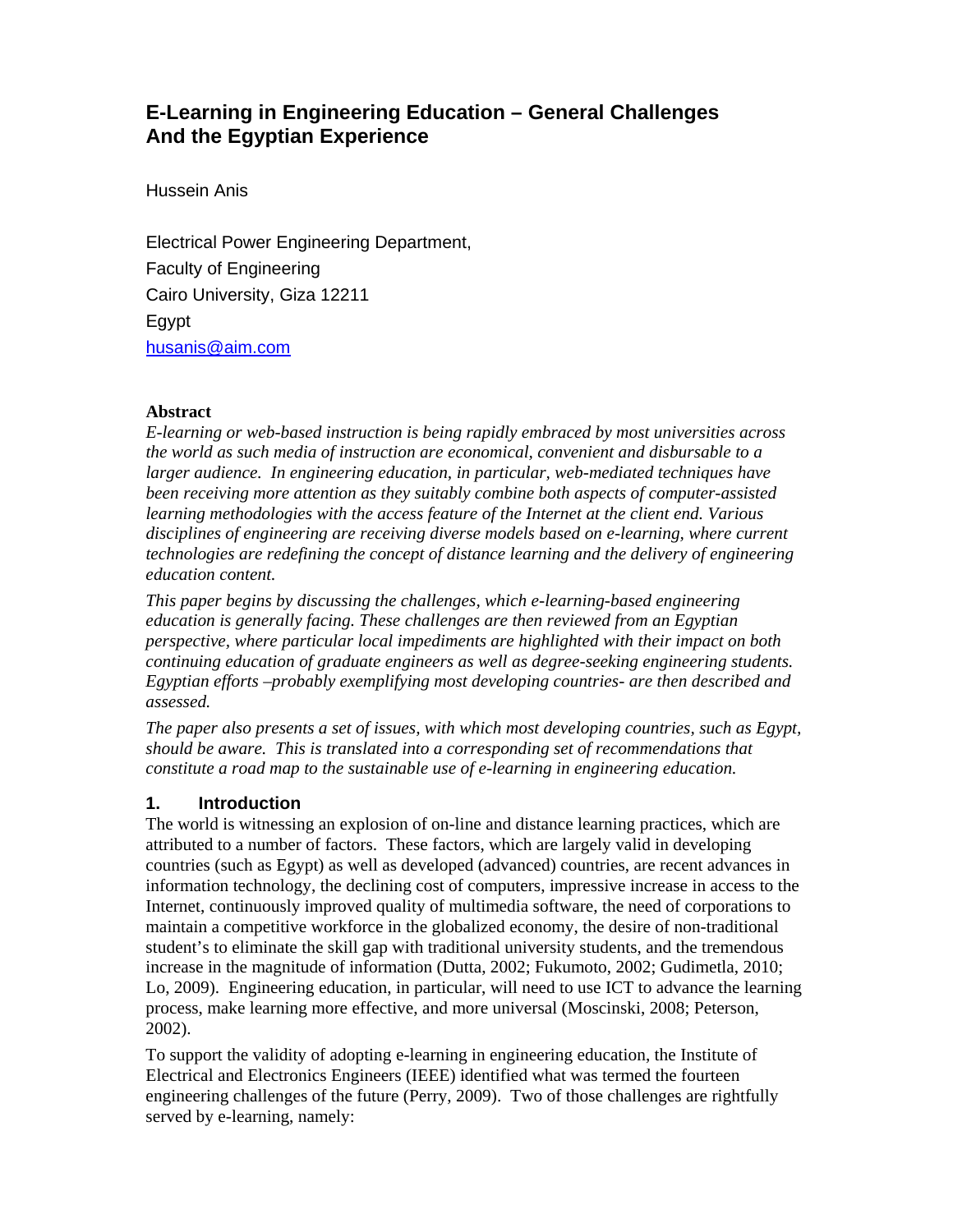- "*To enhance virtual reality*", and
- "*To advance personalized learning*"

Also, as will be detailed later in the paper, the American Accreditation Board for Engineering and Technology (ABET), in addressing the one major challenge facing the application of elearning to engineering education, namely laboratories, confirmed that the objectives for engineering laboratories are largely met through online education (ABET, 2009).

Evidence has been reported on the success of practicing e-learning in all disciplines including engineering, where no significant differences in learning outcomes of e-learning students from their on-campus counterparts as measured by test scores (Abdellah, 2007). The social connectivity between learners has been maintained and enhanced, the long-term costs of elearning are comparable to those of on-campus education, and academic staff as well as students is largely satisfied with online education (Bourne, 2005).

## **2. Specific merits of using e-learning in engineering education**

It has been demonstrated that the following competencies, which are identified by the Accreditation Board for Engineering and Technology (ABET), (ABET, 2009; Pitchian, 2002; Sarangi, 2004), are enhanced by e-learning:-

1-the ability to apply knowledge of mathematics and science, 2-the ability to design and conduct experiments, as well as analyze and interpret data, 3-the ability to design a system, component, or process to meet designed needs, 4-the ability to function on multidisciplinary teams, 5-the ability to identify, formulate, and solve engineering problems, 6-the understanding of professional and ethical responsibility, 7-the ability to communicate effectively the broad education necessary to understand the impact of engineering solutions in a global and societal context, 8-the ability to engage in, lifelong learning, the knowledge of contemporary issues, and 9- the ability to use the techniques, skills, and modern engineering tools necessary for engineering practice .

However, many challenges remain to face e-learning-based engineering education. It should be noted that these challenges –although generally valid- present themselves with different magnitudes from one educational environment to another and from one country to another.

## **3. General challenges of e-learning in engineering education**

As confirmed by international experience, initial partial application of e-learning in some institutions in Egypt led scholars to realize that the following issues have been identified to pose a challenge to the application of e-learning to engineering education (Abdellah, 2007; Peterson, 2002):-

- Identifying the skills required by admitted students.
- Evaluating the progress of students.
- Identifying the appropriate teaching strategy.
- Choosing to use electronic means in laboratory work and the resource required for sharing remote labs.
- Accrediting e-learning-based engineering programs.
- Setting regulations for credit transfer in engineering especially with campus-based institutions.
- Targeting interactions with international engineering education bodies (Jones, 2002).
- Estimating the cost of resources serving online engineering education.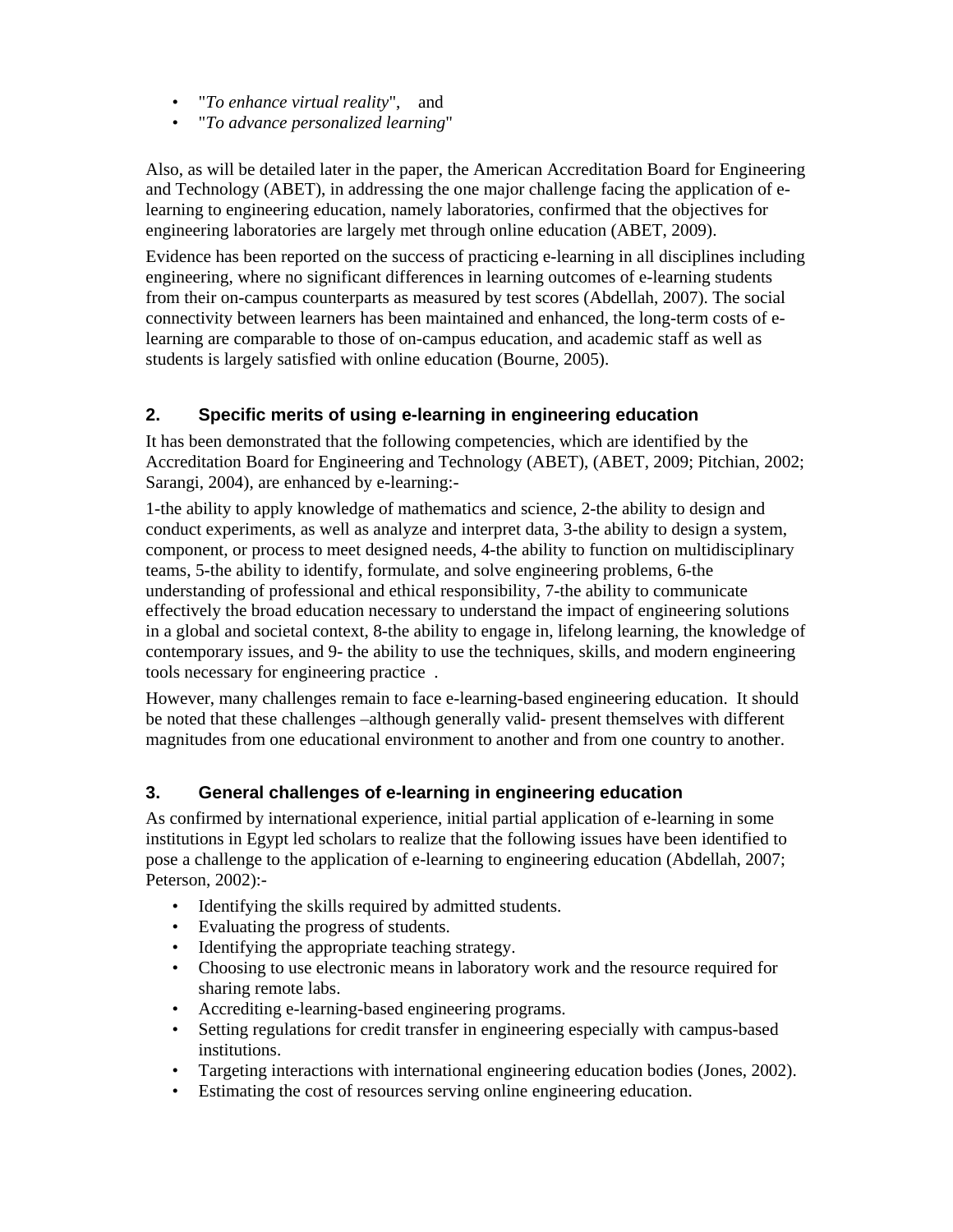- Facing inevitable new changes in teaching loads and the trade-offs in teachers' time between online and on-campus teaching.
- Estimating human and technical infrastructure required.
- Assessing student and staff satisfaction.
- Facing changes in student advising protocols.
- Assessing class software requirements.

### **4. The issue of engineering laboratories in e-Learning**

One of the major challenges facing the application of e-learning in engineering education is the students' laboratory work, which would necessarily differ from that in a campus-based curriculum. ABET engineering criteria states that: "*All engineering programs must demonstrate that their graduates have ability to:- design and conduct experiments, as well as to analyze and interpret data; design a system, component, or process to meet desired needs; and use the techniques, skills, and modern engineering tools necessary for engineering practice."* ABET further identified 13 objectives for engineering class laboratory

- 1. Instrumentation: Apply appropriate sensors, instrumentation, and/or software tools.
- 2. Models: Identify the strengths and limitations of theoretical models as predictors of real world behaviors.
- 3. Experiment: Devise an experimental approach.
- 4. Data Analysis: Demonstrate the ability to collect, analyze, and interpret data.
- 5. Design: Design, build, or assemble a part, product, or system.
- 6. Learn from Failure: Recognize unsuccessful outcomes due to faulty equipment, parts, code, construction, process, or design.
- 7. Creativity: Demonstrate creativity in real-world problem solving.
- 8. Psychomotor: Demonstrate competence in selection, modification, and operation of engineering tools.
- 9. Safety: Recognize health, safety, and environmental issues.
- 10. Communication: Communicate effectively about laboratory work with a specific audience.
- 11. Teamwork: Work effectively in teams
- 12. Ethics in the Lab: Behave with highest ethical standards, including reporting information objectively and interacting with integrity.
- 13. Sensory Awareness: Use the human senses to gather information and to make engineering judgments.

Many of Egyptian scholars now believe that all criteria may be met as easily online as in a campus lab environment. Furthermore, some believe that *"Laboratories contributed little to undergraduate engineering education because the experiments involved technologies that either changed rapidly or became obsolete."* (Hung, 2007).

#### 4.1 Laboratories in e-learning- engineering education

In an engineering program, which uses e-learning, laboratories may take one or both of the following two modes:

1) Laboratory Simulations, where experiments are simulated on computers and are well interactive. Examples are found in *National Instruments DAQ (data acquisition), Field Point, Measurement Studio, LabVIEW*….. This practice is relatively low in cost and significantly increases student access (Gowdy, 2002; Hung, 2007). The highest level of this technique is classified as "virtual reality" (Klett, 2002).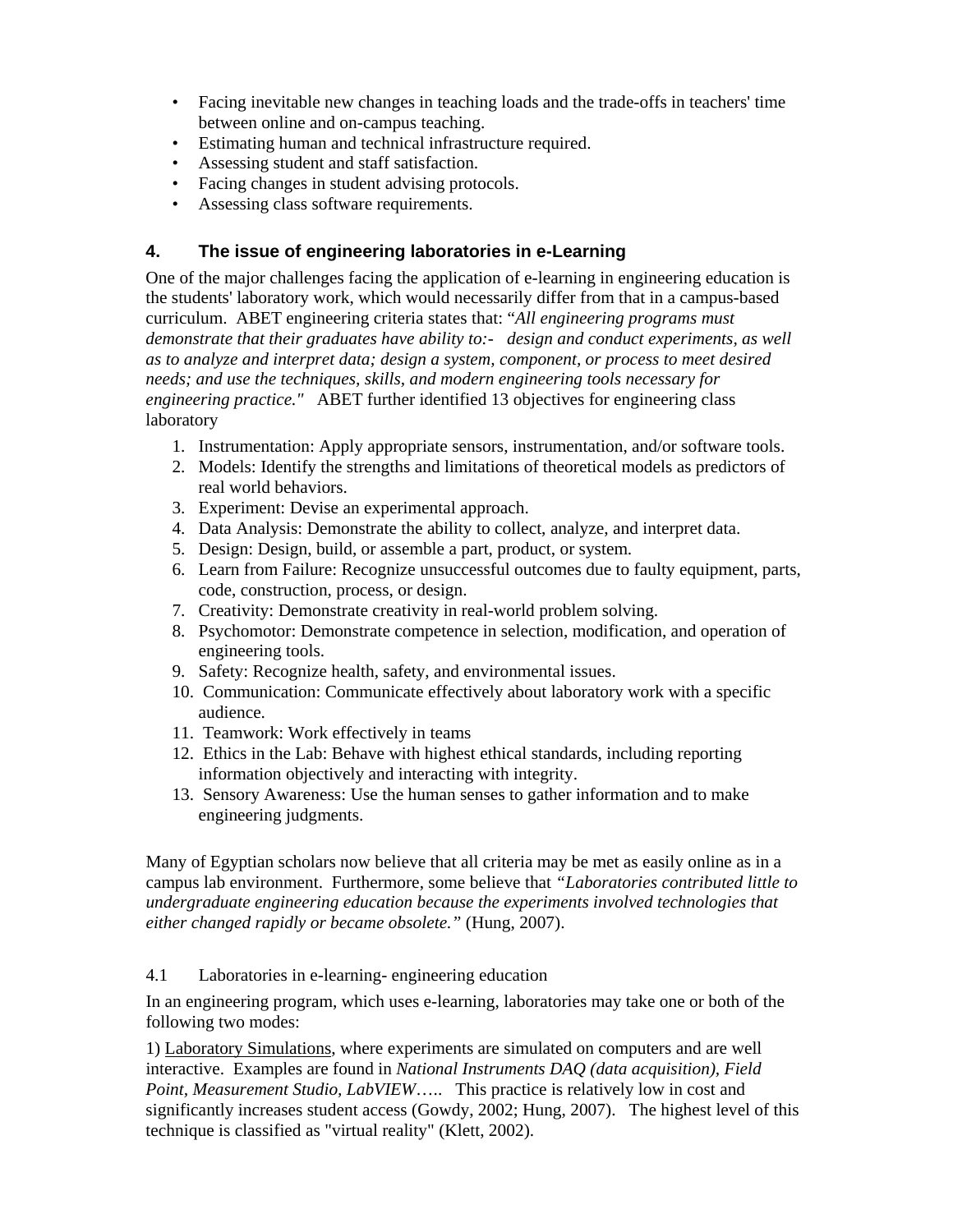2) Remotely controlled physical laboratories, where physical laboratory equipment is used yet they are located away from where students perform experiments (Bing, 2010; Wen-Hsiung, 2008). This way many institutions may share common physical laboratories. Examples of online laboratory Web sites are found in:

MIT (weblab.mit.edu), Johns Hopkins U. (www.jhu.edu/~virtlab/virtlab.html), U. of Texas (www.robotics.utexas.edu/simulations).

## **5. Motivation of e-learning in university education in Egypt**

With a population of nearly 84 million, Egypt has 19 public and 17 private universities (as of November 2010). Public universities enroll nearly 97% of all Egypt's university students. The total university student body is 2 million students strong. Another 500 thousand students are enrolled in higher institutes. The total number of students enrolled in university engineering programs is 158 thousands (31% females), 93.2% of whom attend public universities. Another 100 thousand students study engineering/technology in higher institutes.

In 2002 the Egyptian Government introduced a new cabinet portfolio for "Communications and Information Technology, CIT" reflecting the country's desire to actively harness information technology to serve public services including higher education. Statistics quoted here are in part found in (Abdellah, 2007).

Egypt's motivation to introduce and adopt e-learning is based on the following factors, with special consideration to engineering education:

- 1. The desire to improve the quality of instruction in universities. Engineering education is among the disciplines that should always be kept in pace with international development and advances, something that e-learning aims to achieve (Kudrjavtseva, 2002; Li, 2002 Siller, 2002; Zvonov, 2008). It should also help engineering education –a traditionally "urban" discipline- reach remote areas. Other positive impacts on learning in engineering programs include:
	- Developing technology skills.
	- Accommodating the diverse needs of engineering students.
	- Facilitating efficient cooperation and team-oriented collaborations among students.
	- Catering to the industry's request of emphasis on skills and deep understanding.
	- Sharing information with other universities and corporations.
- 2. Facilitate combining work and study  $-$  a vital issue to engineering students in Egypt and also in many other countries (Orero, 2006).
- 3. Increase access. In Egypt, higher education scores a modest *Participation Ratio* of about 29%; the Government aspires for a 40% ratio within 10 years. Access also implies that engineering students would have access to all sources of technical knowledge and information. For this to be well achieved, communication systems and infrastructure would have to be adequate, and –also- all students should be provided with access to computers and internet service
- 4. Combat the present crowding in public higher education institutions, which results from accommodating nearly 2 million students in a limited number of institutions, which –in turn- reflects adversely on education quality.
- 5. Ease the current large average students-to-teachers ratio of nearly 30:1.
- 6. Egypt is targeted to be the hub of e-Learning in Arab Region.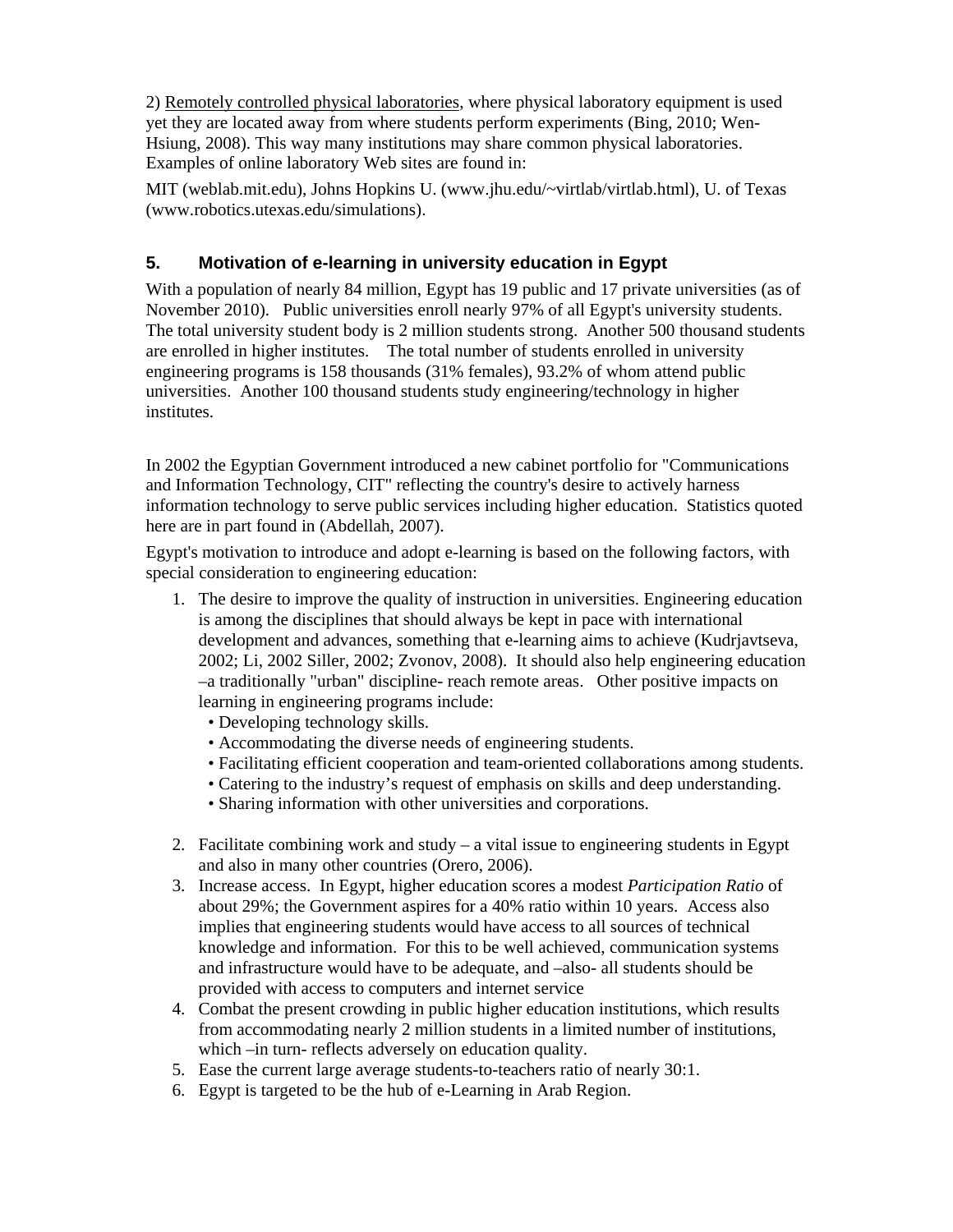- 7. The aspiration for being able to export e-learning technology to the outside world, especially Africa, Middle East and Arab countries.
- 8. Reducing education cost, where the use of e-learning is generally expected to cut on the cost of buildings, teachers' salaries, classroom costs, transportation cost, .., and many other cost components.

Egyptian scholars now emphasize that when considering applying e-learning in engineering education in Egyptian universities, blended (or, hybrid) mode of learning is being found to be most appropriate, where on-campus courses are blended with online courses (UAE Government, 2009). Pure distance engineering education in an open learning environment assumes an inferior priority, because of the current academic resistance to this mode. Also, formal, degree-bound, education is assigned a secondary priority to continuing professional education for the same reason. The latter may take the form of short (crash) courses or inhouse training courses.

#### 5.1E-learning technologies in Egypt

Only during the past seven years that the notion of using online courses was entertained in university education. Authoring e-learning courseware has been encouraged by UNESCO and through a World Bank project. Synchronous (or, real time) instruction is extremely rare. The use of web-based courseware is strictly for asynchronous (or, archived) purposes, which are found to have the added advantage of simultaneously using such off-line interactive tools as blogs, wikis, collaborative software, e-Portfolios, discussion boards, and email.

It has been realized that, in creating e-courseware, several tiers of e-course contents are recognized. In an ascending order of comprehension, thus complexity, the e-material may:

- Contain only the course structure and assignments.
- Add text material.
- Add references and links (in hypertext) to supplementary reading.
- Add illustrations.
- Add audio/video clips.
- Add simulations and animations.
- Include interactive virtual reality.

From the experience gained in Egypt and in other developing countries, implementing elearning-based programs runs the risk of incompatibility between the targeted educational functions and the enacted technologies. Such incompatibility influences the cost (both capital and operating) and the quality of learning of the program as demonstrated in Figure (1). An educational function, which is more ambitious than what the available technologies can provide, results in low education quality. On the other hand, technologies that are significantly more advanced than what the targeted function requires implies waste of resources and operation problems.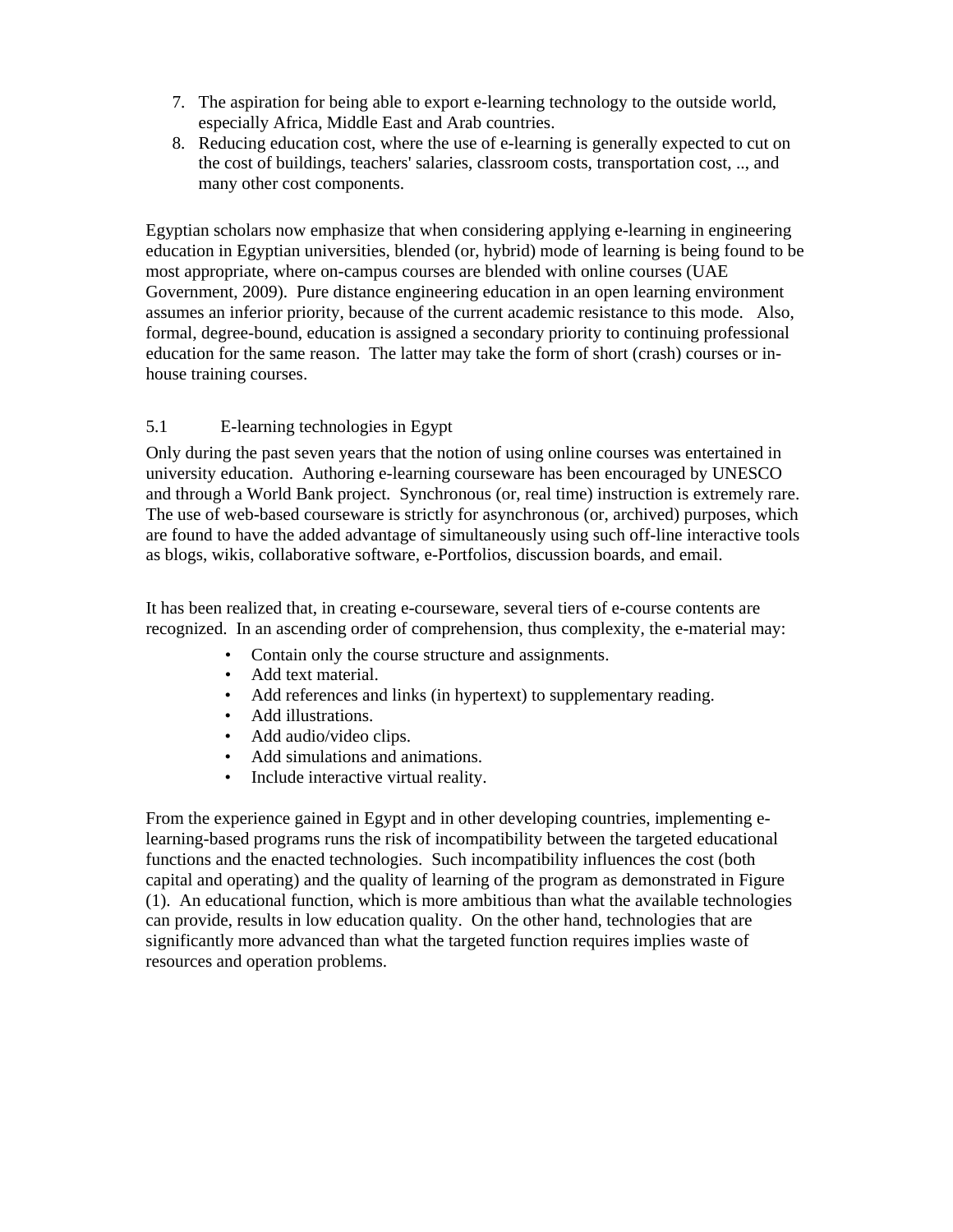| <b>FUNCTION</b>                                           |                                          |                                        |                                            |                                            |                         |                                              |                                      |                                          |                  |
|-----------------------------------------------------------|------------------------------------------|----------------------------------------|--------------------------------------------|--------------------------------------------|-------------------------|----------------------------------------------|--------------------------------------|------------------------------------------|------------------|
|                                                           |                                          |                                        |                                            |                                            |                         |                                              |                                      |                                          |                  |
| <b>* Full Formal Education Program</b>                    |                                          |                                        |                                            |                                            |                         |                                              |                                      |                                          |                  |
| <b>*Entire Training (Continuing Ed) Program</b>           |                                          |                                        |                                            |                                            |                         |                                              |                                      |                                          |                  |
| <sup>•</sup> One or More Full Stand-Alone Courses         |                                          |                                        |                                            |                                            |                         |                                              |                                      |                                          |                  |
| <sup>■</sup> Supplementary Material to Help Student Study |                                          |                                        |                                            |                                            |                         |                                              |                                      |                                          |                  |
| <b>Exeference Material</b>                                |                                          |                                        |                                            |                                            |                         |                                              |                                      |                                          |                  |
|                                                           |                                          |                                        |                                            |                                            |                         |                                              |                                      |                                          |                  |
|                                                           |                                          |                                        |                                            |                                            |                         |                                              |                                      |                                          |                  |
| <b>TECHNOLOGY</b>                                         | · Electronic versions of course material | Material Written as Hypertext Document | Simulations, Animations, Video Clips added | Interactive Material (Computer-Aided)<br>ä | Synchronous Interaction | Use of Learning Management System (LMS)<br>ä | • Virtual Learning Environment (VLE) | Managed Learning Environment (MLE) (SIS, | MIS <sub>1</sub> |

Figure (1) Hierarchy of e-learning technologies and the corresponding educational functions; the central shaded zone signifies proper match.

#### **6. Accreditation of e-learning-based engineering education**

Accrediting engineering programs appear to be more complex than their classical class-based counterparts for they need to undergo more tiers of recognition and thus comply with more sets of criteria. In Egypt, accreditation is the responsibility of the National Accreditation and Quality Assurance Agency of Egypt (NAQAAE). It involves the following two main procedures: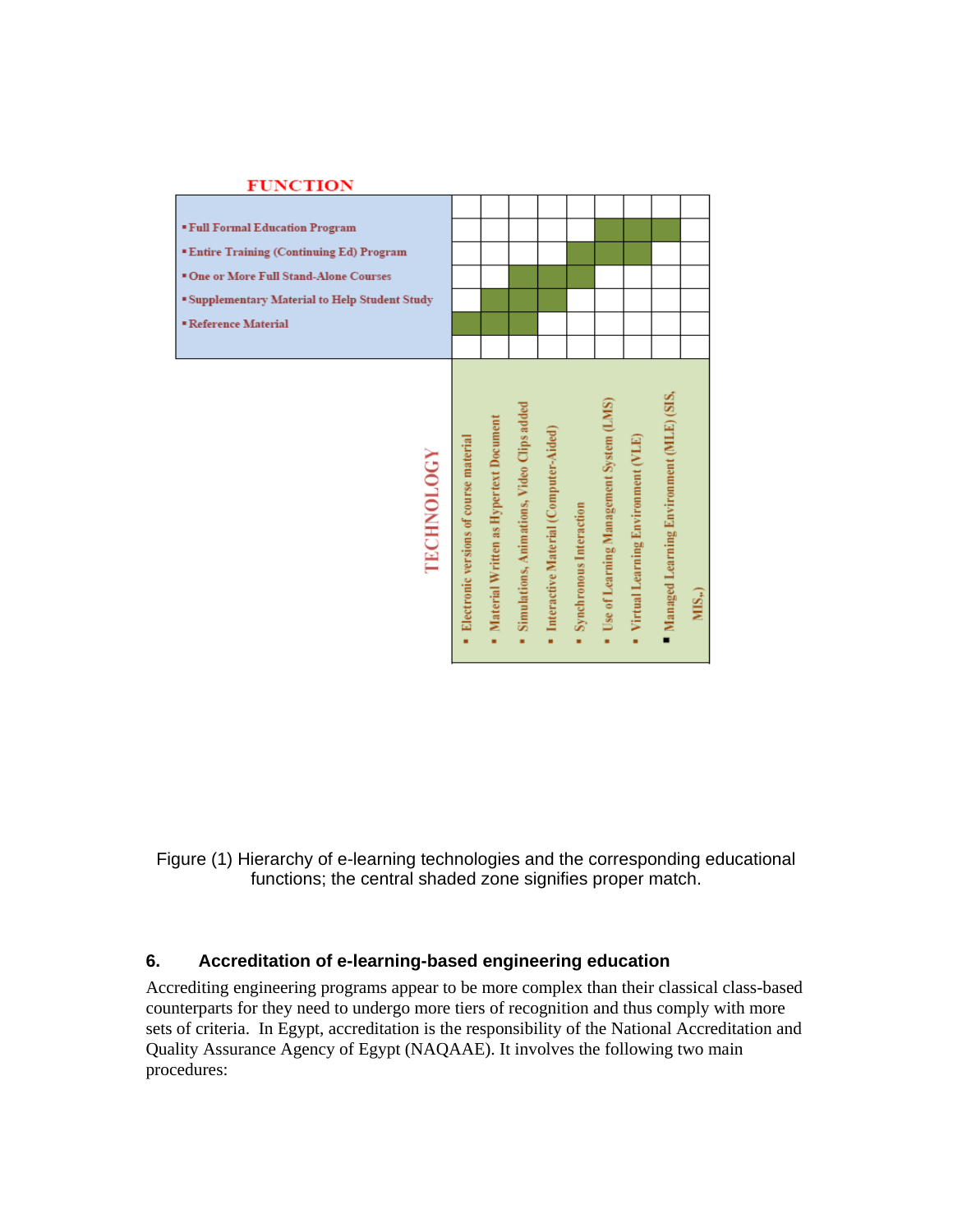- 1) Traditional institutional accreditation, which assesses such factors as Students: (admission policies , learning experience, progress, assessment…etc), Quality of Delivery, Staff and Staff Development**,** Support Services: (libraries, student counseling...etc), Administrative Services: (registration and personnel functions….etc), Physical Resources**: (**laboratories, classrooms..etc**),** Quality Control, Records, ..
- 2) Program (Professional, Discipline..) Accreditation**,** which primarily targets the curricula as well as most of the above factors as required by the specific program.

When e-learning is involved two additional sets of criteria (and, hence, procedures) are seen to be necessary:

- 3) E-learning-specific Institutional & Program accreditation, where the above mentioned elements of evaluation are still abided by, yet they are viewed from e-learning application perspective. In other words, the educational system is judged on whether it appropriately utilizes e-learning concepts and procedures to promote the educational process.
- 4) Courseware certification**,** involving specialized groups of assessors who focus on: efficiency of interface, course compatibility, production quality, and the appropriateness of instructional design.

## **7. Egyptian efforts in applying e-learning to engineering education**

Sporadic and rather individual efforts have been made in the way of applying e-learning techniques to engineering education in Egypt. So far, those efforts have been informal and serve as supplementary to campus-base formal courses. The following examples are worth mentioning:

The Egypteducation Site: (http://www.egypteducation.org/moodle/) invites professors to add online courseware materials in all engineering disciplines. It is based on the open-source learning management system, Moodle, and is hosted on a Virtual Private Server (VPS) in the USA. It is currently used by over 80 instructors and has about 16,000 registered users, mostly in Cairo University, which the by far the largest university.

YouTube Site: (www.youtube.com/sfateen) presents lectures, in which engineering instruction is in local Arabic with English technical terms.

Using Learning Management Systems: LMS "Moodle" is currently used in a number of courses in a number of engineering colleges, where it serves the following functions:

online exams, announcements, links to some other universities that offer the same course, following up the students interests in reading and downloading material, online submission of assignments and projects (*proven by experiences in Cairo University and other smaller universities not to be very successful*).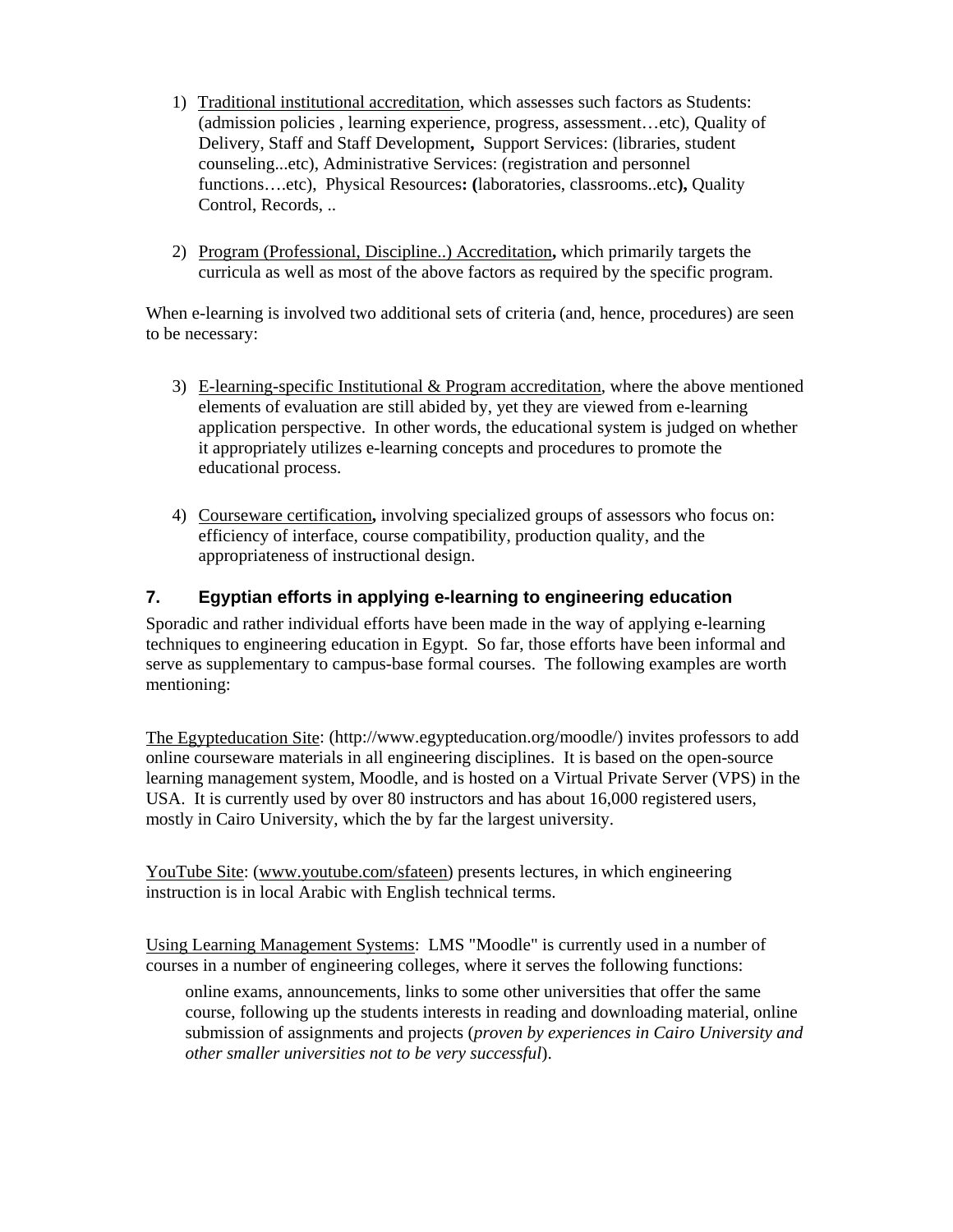## **7.**1 Egypt's National E-Learning Center (NELC)

Six years ago –in a general effort to enhance higher education- the National E-Learning Center (NELC) was established. The NELC has been affiliated with the Supreme Council of Universities (SCU), which coordinates educational processes and criteria in public universities. One major consideration was given to the issue of the source of e-learning courseware. Three sources were initially considered, namely:

- 1. Free courseware, such as: the Open Course Ware (MIT), Open Learning Initiative, Connexions (Wikipedia style),.etc. This solution is economical but it does not build the institution's capacity in the e-learning area.
- 2. Purchased courseware available in public domain at publishers. This approach is generally uneconomical especially in developing countries such as Egypt.
- 3. In-house-developed courseware. This solution –although cost is involved- builds the institutions' capacity, and was generally preferred by Egyptian authorities and institutions.

The NELC has been assigned to carry out the following tasks in Egyptian public universities;

- To create e-learning sub-centres in all universities.
- To build adequate e-learning infrastructure.
- To support the development of e-courses.
- To provide e-course development standards.
- To certify e-courses to be used by universities.
- To monitor the use of e-courses.
- To coordinate e-learning development at the national level.
- To provide necessary information, training and support.
- 7.2 NELC's achievements
	- E-learning sub-centers have been established in all 19 public Egyptian universities. The target was to appoint the following staff in each center: centre director, 1-3 instructional designers, 2-4 e-content developers, 3-4 graphics designers, Training coordinator  $\&$  1-2 executive secretaries. This was only achieved with varying degrees of success. Adequate hardware and software were also provided.
	- Only 10 universities (out of 19) contributed to the development of in-house online courses.
	- The number of in-house developed online engineering courses was relatively low (7) courses out of a total of 292 courses (2.4%) *as of August 2010*).
	- A number of e-learning-related training programs were delivered to faculty members and staff.
	- A program has been initiated for promoting and funding Virtual Laboratories in Universities in six areas none of which is engineering (chemistry, physics, biology, anatomy, physiology, and accounting and economics).

## 7.3 Alternative approach by NELC

To overcome the marked shortness in engineering e-course development the NELC has shifted its support from full courses to their building blocks (Hodgins, 2002; McClellan, 2004). E-course content hierarchy may be generally classified in the following order of complexity: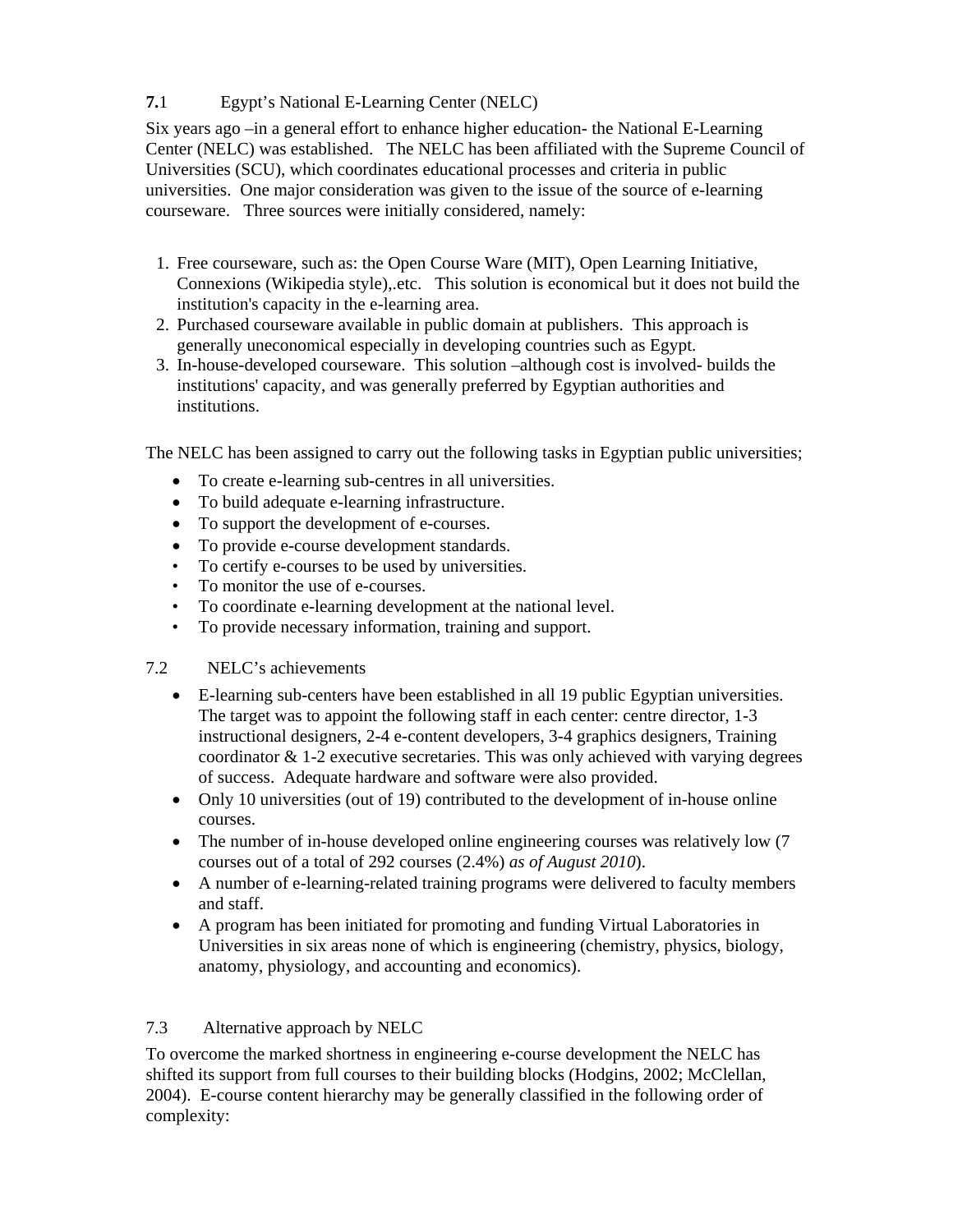- Data or Raw Media Elements.
- Information Object, which is a set of data elements.
- Reusable Learning Object (RLO), or simply LO. This is a combination of information objects that include: Concepts, Facts, Processes, Principles, Command References, Exercises or Procedures).
- Course (or, lesson), which is a combination of RLOs.
- Module, which is a collection of courses or subjects.

The NELC is now supporting the development of LO's for engineering courses, but also for other disciplines. The fact that developing an LO is simpler, easier to manage, requires less time and cost than a full course is encouraging professors to get involved. A total of 850 LO's, serving 70 e-courses, have been developed in a relatively short period.

The NELC is undertaking the task of activating e-courseware in ongoing programs. The overall share of e-courses increased from 5.46% in 2007/2008 to 20.09% in 2009/2010. It is estimated that e-courses are now accessible (and usable) to nearly 73 thousand students.

## **8. Impediments to engineering education based on e-learning**

Some of the specific obstacles to applying e-learning to engineering education in Egypt are:

- 8.1 Academic factors:
	- 1. Lack of academic and administrative readiness, where the majority of engineering educators still look upon on-line learning with reservation. Such reservation extends to administrators including members of national education committees.
	- 2. Shortage in on-line courseware. This is caused by lack of interest in foreign-authored material coupled with slow local production as explained elsewhere in this paper.
	- 3. Social/cultural resistance of the public and the industry alike- to any form of learning that is short of full campus education. This is particularly true in engineering.
	- 4. Complex legal consequences, e.g. IPRs, of online courseware authoring.
	- 5. Absence of formal clear procedures and criteria for nationally accrediting online programs.
	- 6. Increase in teaching load at the expense of other functions.
- 8.2 Technical factors
	- 1) Availability of suitable infrastructure. Although it was markedly improved over the past five years, the IT infrastructure at universities remains short of supporting comprehensive e-learning programs.
	- 2) Accessibility of computers and Internet services to students. This is a major obstacle in most developing nations.
	- 3) Difficulty in choosing media and technologies.
- 8.3 Economical factors
	- 1) The initial high capital cost of e-learning, especially in engineering, is deterring Egyptian university decision-makers to invest in this mode of education.
	- 2) Some of the relatively high cost items are:
		- Cost of producing and/or purchasing courseware materials. (Cost of developing a 3-credits e-course in Egypt ranges from \$ 2000.- to 10,000.-) .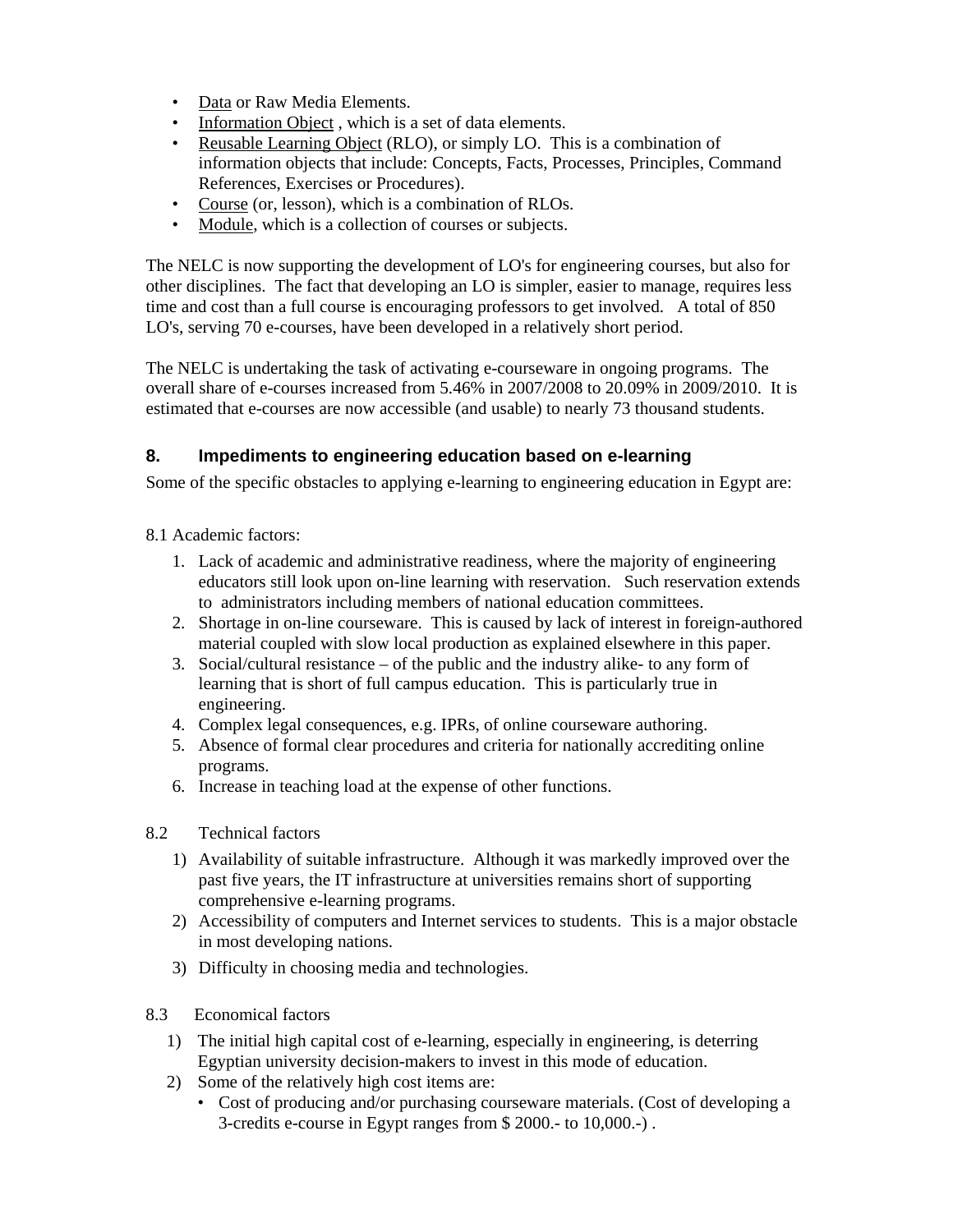- Cost of instruction online (preparation, training,...)
- Cost of providing network services.
- Cost of acquiring a learning management setup (LMS, SIS, assessment...).
- Cost of technical and educational infrastructure.
- 3) Determining the economical break-even number of students (course population) and the corresponding courseware lifetime length is a costly undertaking.

## **9. Issues to be addressed & recommendations for Egypt**

A number of critical issues need to be addressed for a sustainable and largely comprehensive e-learning-based engineering education to be established in Egypt. These issues, in turn, lead to a number of corresponding specific recommendations:

- The skills and experiences of the new generation of students need to be well identified and capitalized on, while examining ways to enhance e-tech motivation for students.
- The skills and experiences of the teaching staff (present and future) need to be recognized and assessed.
- A campaign is necessary to increase the awareness of e-learning benefits in engineering, which would eventually promote willingness to change the learning paradigm.
- Potential authors, designers, and technologies need to be evaluated.
- The best technical infrastructure to support such an endeavor is to be sought.
- New organizational structures built around e-learning in engineering education may need to be planned.
- Practical accreditation and certification criteria should be clearly set, which while maintaining education quality, recognizes the powers of e-learning.
- Finding ways to lower e-course costs, and finding ways to fund the development of large quantities of multimedia learning materials.
- Benefitting from recent experience, e-learning should be prioritized by first applying it to certificate programs, to be then followed by post-graduate engineering programs and lastly undergraduate programs.
- Soft laboratories should first be implemented followed by seeking remote laboratories.

## **10. References**

Abdellah, G. and Taher, S. (2007) 'Recent developments in Egyptian engineering education through competitive projects'*, Formal Egyptian Government report*, Egypt.

ABT -Accreditation Board for Engineering and Technology (2009) "Criteria for accrediting engineering programs", *Engineering Accreditation Commission Publication*, USA.

ABET -Accreditation Board for Engineering and Technology (2009) "Accreditation policy and procedure manual", *Engineering Accreditation Commission Publication*, USA.

Bing, D., and Voon, L.K. (2010) 'Developing a Scalable and Reliable Online Laboratory for Engineering Education Using NI Products', *National Instruments* Company.

Bourne, J., Harris, D., Mayadas, F. (2005) 'Online Engineering Education: Learning Anywhere, Anytime', *Journal of Engineering Education*.

Dutta, D. and Taghaboni-Dutta, F. (2002) 'E-Technologies in Interdisciplinary Education: Engineering and Business Perspectives', *ECI Conference on e-Technologies in Engineering Education: Learning Outcomes Providing Future Possibilities*, Davos, Switzerland. Fukumoto, M. et al (2002) 'An approach to e-learning aimed at knowledge management', *ECI Conference on e-Technologies in Engineering Education: Learning outcomes providing future possibilities*.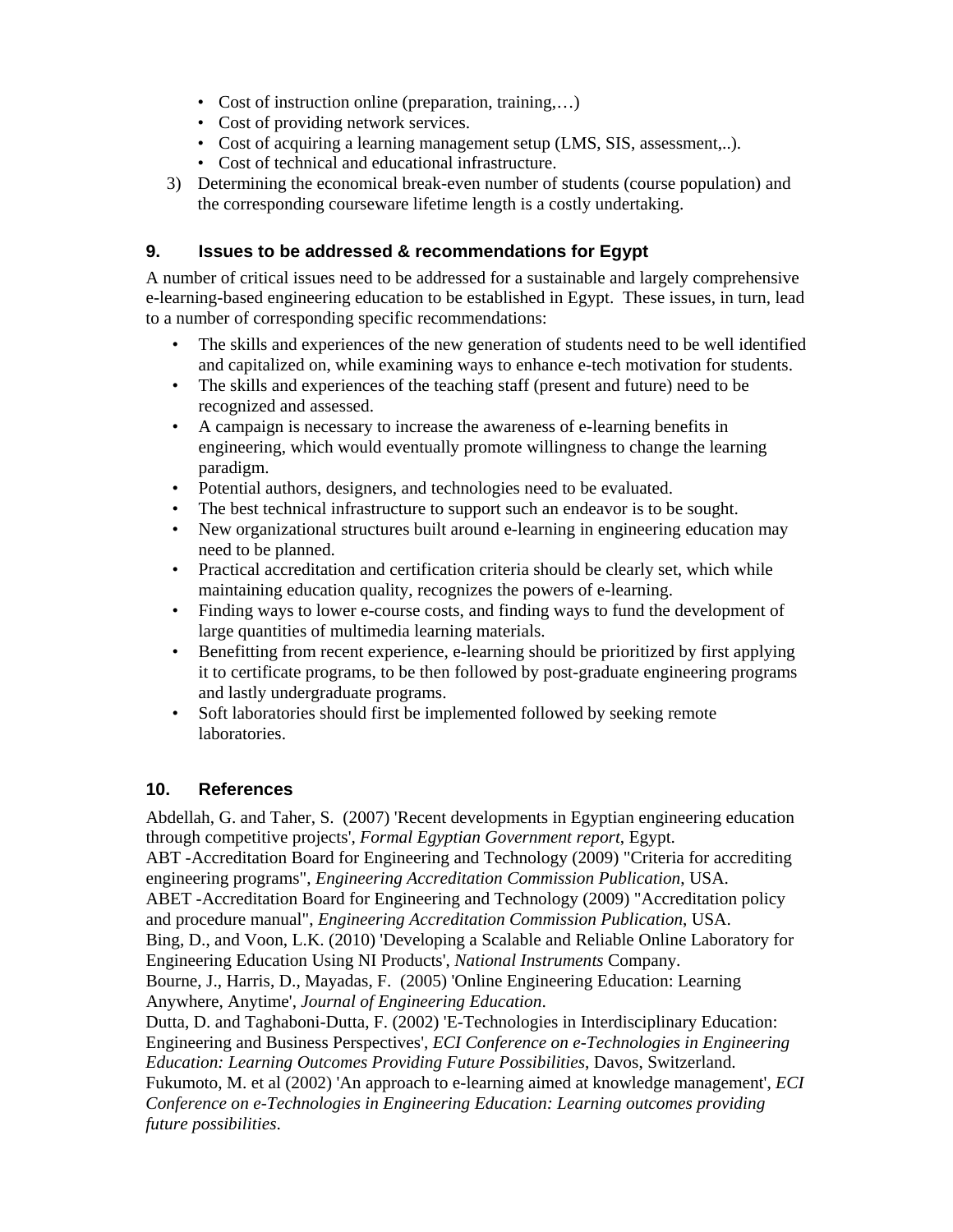Gowdy, J.N., Patterson, E.K., Wu, D., Niska, S. (2002) 'Development and Use of Simulation Modules for Teaching a Distance-Learning Course on Digital Processing of Speech Signals', *ECI Conference on e-Technologies in Engineering Education: Learning Outcomes Providing Future Possibilities,* Davos, Switzerland.

Gudimetla, P. and Iyer, R.M. (2010) 'The role for E-learning in engineering education: creating quality support structures to complement traditional learning', *e-Prints of the Queensland University of Technology*, Australia.

Gupta, A. (2002) 'Content Development for eLearning in Engineering Education', Interactive *Educational Multimedia*, number 4, pp. 12-23.

Hodgins, H.W. (2002) 'The Future of Learning Objects', ECI *Conference on e-Technologies in Engineering Education: Learning Outcomes Providing Future Possibilities*, Davos, Switzerland.

Hung, T-C, et al (2007) 'The Establishment of an Interactive E-learning System for Engineering Fluid Flow and Heat Transfer', *Proceedings of the International Conference on Engineering Education (ICEE*).

Jones, R.C., Oberst, B.S., Siller, T.J., Johnson, G.R. (2002) 'International Exposure for Engineering Students Using Distance Learning Techniques', *ECI Conference on e-Technologies in Engineering Education: Learning Outcomes Providing Future Possibilities*, Davos, Switzerland.

Klett, F. (2002) 'Improving Engineering Student Learning in a Web-based Learning Space Due to Virtual Reality Techniques and Advanced Interactivity', *ECI Conference on e-Technologies in Engineering Education: Learning Outcomes Providing Future Possibilities*, Davos, Switzerland.

Kudrjavtseva, S. (2002) 'e-Technologies in Engineering Education: A Case of Pedagogy Development', ECI Conference on e-Technologies in Engineering Education: Learning Outcomes Providing Future Possibilities, Davos, Switzerland.

Li, K., Cocke, D.L., Gossage, J.L. (2002) 'Problem-based Learning in a Multi-electronic Media Classroom', *ECI Conference on e-Technologies in Engineering Education: Learning Outcomes Providing Future Possibilities*, Davos, Switzerland.

Lo, W.-S., Chung, I.C., Hsu, H.J. (2009) 'Using Ontological Engineering Approach for Engineering Education e-Learning System', *Proceedings of the International Conference on Engineering Education (ICEE*).

McClellan, J.H. (2004) 'Computer-enhanced Course Material for Introductory Engineering Courses', *ECI Conference on e-Technologies in Engineering Education: Learning Outcomes Providing Future Possibilities*, Davos, Switzerland.

Moscinski, J. (2008) 'E-learning platforms and quality of engineering education', *Proceedings of the International Conference on Engineering Education (ICEE)*.

Orero, E. et. al (2006) 'Lifelong learning observatory for continuing engineering education needs detection', *Proceedings of the 10<sup>th</sup> IACEE World Conference on Continuing Education* Perry, W. et. al. (2009) 'Grand challenges for Engineering', *Institute of Electrical and Electronics Engineers, IEEE Spectrum*, USA.

Peterson, G.D. and Feisel, L.D. (2002) ' e-Learning: The Challenge for Engineering Education', *ECI Conference on e-Technologies in Engineering Education: Learning Outcomes Providing Future Possibilities*, Davos, Switzerland.

Pitchian, A.S. and Churchill, D. (2002) 'E-Learning Design for Engineering Education', *Fourth Asia-Pacific Conference on Problem-Based Learning*, Hatyai, Songkola, Thailand. Sarangi, S.K. (2004) 'Continuing Engineering Education through E-learning:

A strategy for development', *International Association for Continuing Engineering Education News Letter*.